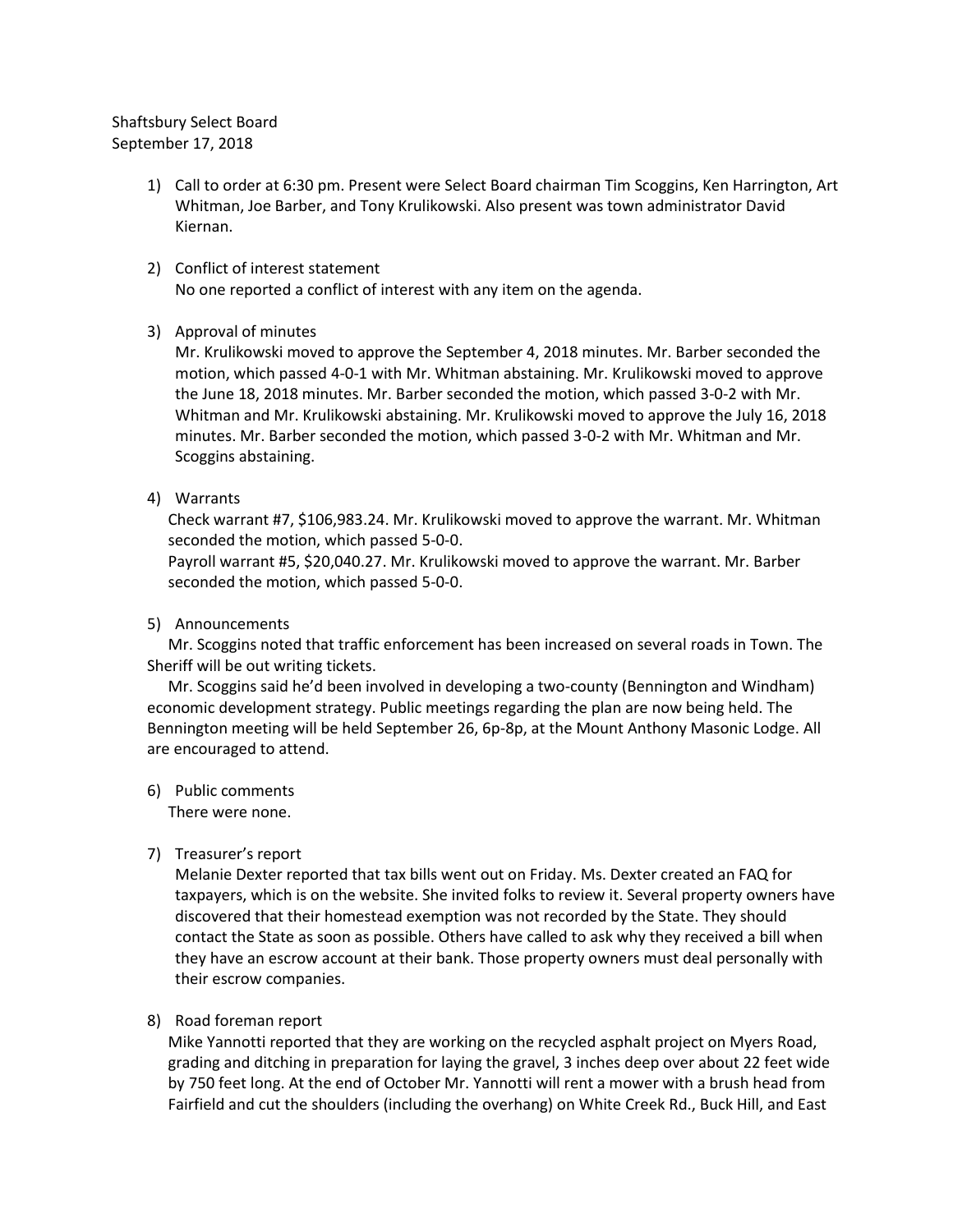Rd. The machine is on tracks, so it is stable and effective but slow. The effort is an experiment; if successful, renting such a machine could conceivably replace part of the annual mowing contract. The crew will continue grading as they can (they are short-handed – two employees are out because of accidents). East Rd. will be reclaimed (milled and re-placed on site) by Dailey the last week of September and paved the first week of October. The crew is doing regular maintenance on the vehicles. Mr. Kiernan has gotten an extension on the Shaftsbury Hollow grant (necessary because the crew is down two members). The town will contract the work out in spring of 2019. Greater Heights will be doing some roadside canopy pruning this autumn. Mr. Yannotti and Mr. Kiernan have been working to better utilize personnel and equipment in the near and long term.

#### 9) Appointment, new PC member

Two weeks ago the Select Board interviewed Naomi Miller, who volunteered to serve on the Planning Commission. The public was invited to comment. None were received. Mr. Krulikowski moved to nominate Ms. Miller to a three year term on the Planning Commission. Mr. Barber seconded the motion. The motion passed 5-0-0.

#### 10) PC Chair Chris Williams – zoning bylaw changes

Mr. Williams and Michael Cichanowski presented on two proposed bylaw changes which reflect what is already happening in town.

The conversion of motels to housing could affect many businesses in town. The Iron Kettle Motel is a case in point; there, nineteen units have been successfully converted to housing. (The facility includes an on-site manager, a community room, and a community kitchen.) Mr. Scoggins pointed out that the proposed bylaw requires an on-site manager, an annual inspection by the health officer or zoning administrator, and that building and energy codes be followed. Mr. Williams said the owner of the Iron Kettle should see no effect from this change, other than the annual inspection. Mr. Whitman said our health inspector is not qualified to conduct such an inspection. Mr. Scoggins said the requirement is already in place for and the health inspector already inspects rental housing. Mr. Whitman asked about the Iron Kettle situation compared to the Shires Housing brick houses. Mr. Williams said the Iron Kettle units are not dwelling units. (There are no kitchens.) Mr. Williams said the brick house Shires units are not subject to annual inspections. Mr. Scoggins said there is a history of motels in the county and the state being converted into housing that becomes blighted. (Motels south of Bennington on Route 7A are an example.) This is the Town's attempt to prevent that from happening here. Mr. Krulikowski said "this is a step in the right direction." Mr. Harrington asked about what the state requires in re septic systems.

Short-term rentals such as those managed by Airbnb are common in town, yet no mention of them occurs in the bylaws. Recently, more than fifty rentals in the Shaftsbury area were available via Airbnb. Mr. Williams said the PC sees this as an opportunity – a  $21^{st}$  century version of the older automobile-based tourist cabin phenomenon. Mr. Williams said it's not so much that short-term rentals need to be regulated (the market will do that), but that such development should be guided. Making use of the concept of home occupation for fewer than three units requiring site plan review by the DRB is a possible solution and a way to help Vermonters pay their taxes, bring in a little extra income – as they have done and as they are already doing. (Three units and more are regulated by the state rental unit code.) Site plan review would address size, parking, drainage, setbacks and so on. What constitutes "short term" is out of state statute.